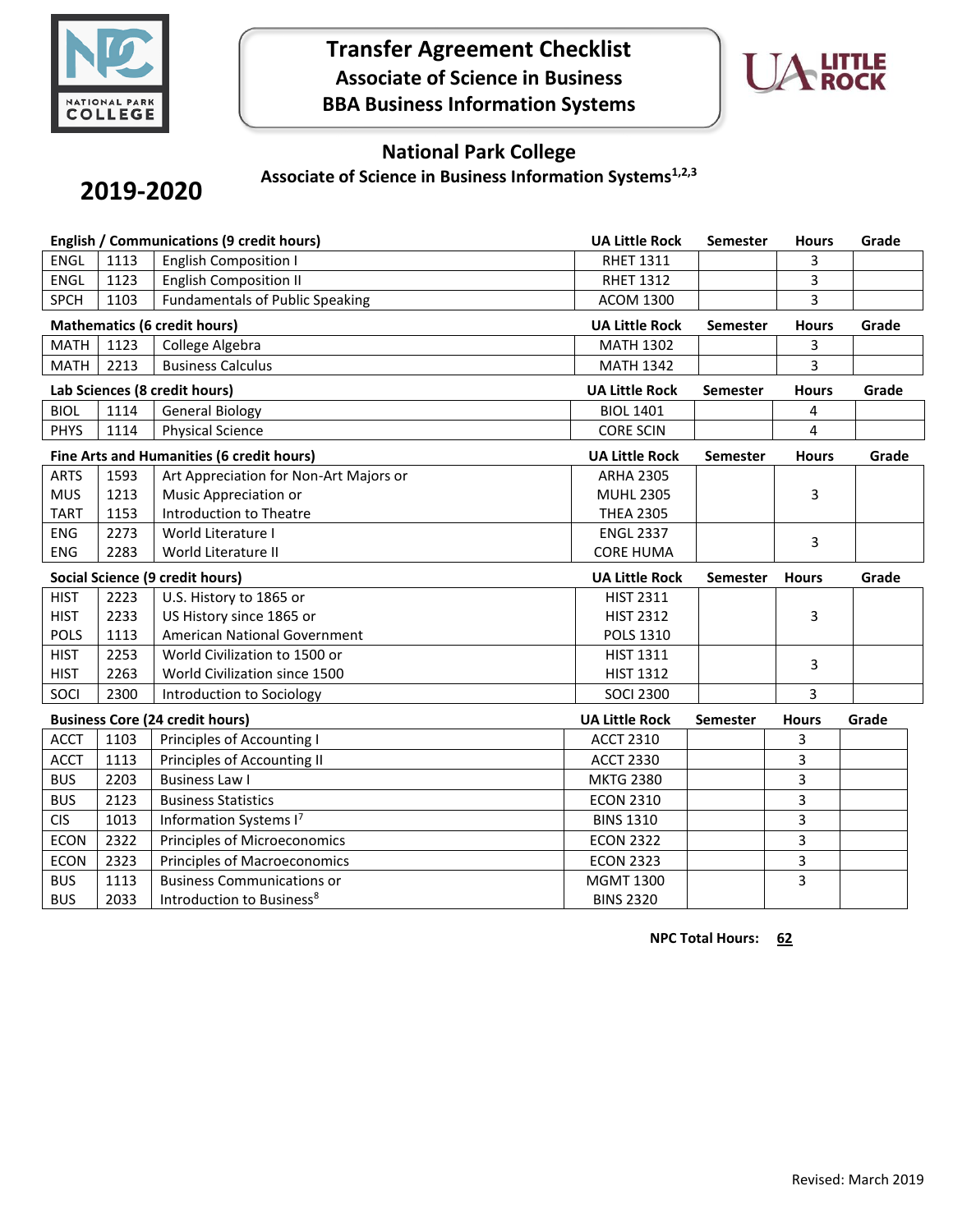



## **University of Arkansas at Little Rock**

# **Bachelor of Business Administration Business Information Systems<sup>4</sup> 2019-2020**

| <b>Professional Business Courses (28 credit hours)</b> |           | <b>Semester</b>                            | <b>Hours</b> | Grade |  |
|--------------------------------------------------------|-----------|--------------------------------------------|--------------|-------|--|
| <b>BSAD</b>                                            | 2010/4010 | Career Catalyst <sup>6</sup>               |              |       |  |
| <b>BSAD</b>                                            | 3100      | <b>Business Professionalism</b>            |              |       |  |
| <b>BINS</b>                                            | 3305      | <b>Management Information Systems</b>      |              | 3     |  |
| <b>BINS</b>                                            | 3352      | Data Analysis and Visualization            |              | 3     |  |
| <b>BINS</b>                                            | 3380      | <b>Business Communication</b>              |              | 3     |  |
| <b>ECON</b>                                            | 3355      | <b>Quantitative Business Analysis</b>      |              | 3     |  |
| <b>FINC</b>                                            | 3310      | <b>Business Finance</b>                    |              | 3     |  |
| <b>MGMT</b>                                            | 3300      | Principles of Management                   |              | 3     |  |
| <b>MGMT</b>                                            | 3304      | <b>Operations Management</b>               |              | 3     |  |
| <b>MGMT</b>                                            | 4380      | <b>Business Strategy (Capstone Course)</b> |              | 3     |  |
| <b>MKTG</b>                                            | 3350      | <b>Principles of Marketing</b>             |              | 3     |  |

## **Business Information Systems Major Requirements (24 credit hours) Semester Hours Grade**

| <b>BINS</b> | 3307 | Systems Development Methodologies           |  |  |
|-------------|------|---------------------------------------------|--|--|
| <b>BINS</b> | 4310 | Network Technologies                        |  |  |
| <b>BINS</b> | 4312 | <b>Object-Oriented Programming</b>          |  |  |
| <b>BINS</b> | 4314 | <b>Advanced Programming</b>                 |  |  |
| <b>BINS</b> | 4331 | Management of Information Resources         |  |  |
| <b>BINS</b> | 4350 | <b>Business Database Management Systems</b> |  |  |
| <b>BINS</b> | 4351 | Data Analysis and Reporting                 |  |  |
| <b>BINS</b> | 4355 | Info. Systems Development Project           |  |  |

## **Business Information Systems Electives (6 credit hours) Choose One Option**

| <b>Business Analytics Option***</b> |           | <b>Semester</b>                                    | <b>Hours</b>    | Grade        |       |
|-------------------------------------|-----------|----------------------------------------------------|-----------------|--------------|-------|
| <b>ECON</b>                         | 4350      | Applied Econometrics or                            |                 |              |       |
| <b>ERSC</b>                         | 4421      | Introduction to GIS or                             |                 |              |       |
| <b>FINC</b>                         | 4355      | Predictive Data Analysis or                        |                 |              |       |
| <b>IFSC</b>                         | 4325      | Data Mining Concepts and Techniques or             |                 | 3            |       |
| <b>IFSC</b>                         | 4345      | Information Visualization or                       |                 |              |       |
| <b>MGMT</b>                         | 4304      | Supply Chain Management or                         |                 |              |       |
| <b>MKTG</b>                         | 3385      | Consumer Analysis and Behavior or                  |                 |              |       |
| <b>MKTG</b>                         | 4310      | <b>Marketing Research</b>                          |                 |              |       |
|                                     |           | Management/Entrepreneurship Option                 | <b>Semester</b> | <b>Hours</b> | Grade |
| <b>MGMT</b>                         | 3320      | Human Resources Management or                      |                 |              |       |
| <b>MGMT</b>                         | 3340      | Managing People in Organizations or                |                 |              |       |
| <b>MGMT</b>                         | 3362      | Venture Management & Decision Making or            |                 |              |       |
| <b>MGMT</b>                         | 4361      | Business Planning and Product Innovation** or      |                 | 3            |       |
| <b>MGMT</b>                         | 4383      | Entrepreneurial Perspectives or                    |                 |              |       |
| <b>MGMT</b>                         | 4391      | Employment Law or                                  |                 |              |       |
| <b>SPCH</b>                         | 3320      | <b>Advanced Public Speaking</b>                    |                 |              |       |
| <b>Technical Option</b>             |           |                                                    | <b>Semester</b> | <b>Hours</b> | Grade |
| <b>ARST</b>                         | 2318      | Computer Application in Art*** or                  |                 |              |       |
| ARST                                | 4348      | Web Design** or                                    |                 |              |       |
| <b>BINS</b>                         | 4309      | Special Topics in Business Information Systems or  |                 | 3            |       |
| <b>BINS</b>                         | 4311      | Security Issues & Adv. Topics in Network Tech.* or |                 |              |       |
| <b>CPSC</b>                         | 1375/1175 | Programming I/Intro to Comp. Sci. Lab or           |                 |              |       |
| <b>CRJU</b>                         | 3305      | Information Security or                            |                 |              |       |